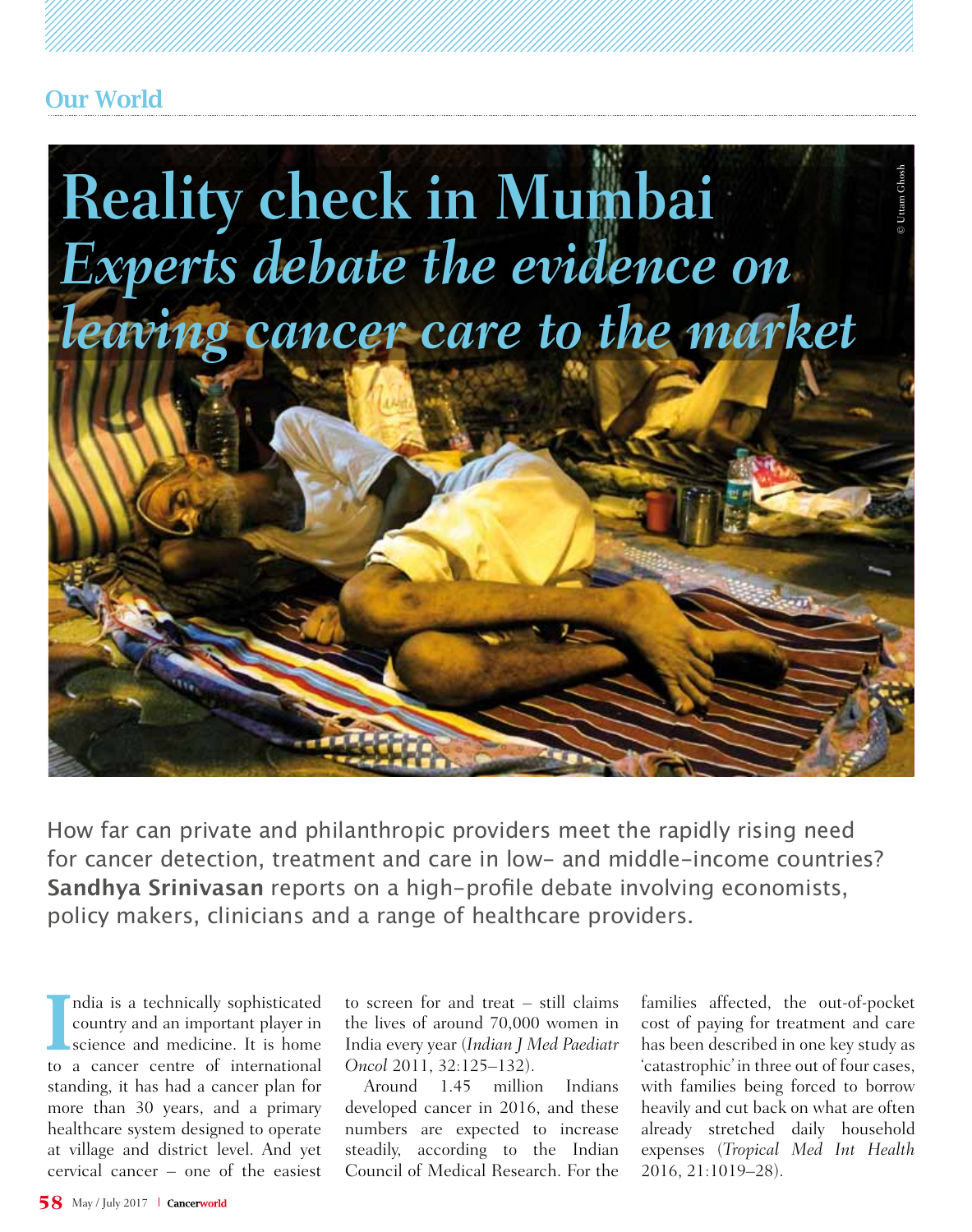Over one third of cancers are caused by tobacco use, and these, in particular, affect the poor the most. Tobacco use among men is twice as common among those with little or no formal education, and more than twice as common among the lowest wealth quintile compared to the highest.

Everyone needs access to cancer prevention, and everyone with cancer needs access to early diagnosis and, to treatment and care.

Should this healthcare be considered a right of every citizen, or a commodity to be bought and sold on the market? This was the topic of a conference organised by the Tata Memorial Centre (TMC) in Mumbai in January, under the title: "Healthcare: a commodity or basic human need?"

The public health community in India has engaged with the issue of universal access to healthcare for decades, but this was the first time it had been discussed in the context of a condition whose treatment has largely depended on highly trained doctors, sophisticated treatments and expensive drugs.

#### Cancer and the commitment to universal healthcare

Universal healthcare (UHC) described in a 2012 document from the Indian government's Planning Commission, is defined as "assured access to a defined essential range of medicines and treatment at an affordable price, which should be entirely free for a large percentage of the population." One element of this care, naturally, is cancer care, both prevention and treatment.

India launched its first substantive national cancer programme in 1984 with the objectives of controlling tobacco use, promoting early detection of certain cancers, improving treatment

facilities, and providing palliative care. Services are meant to be available through an extensive three-tiered network of primary health centres at the village level, district hospitals for limited diagnostics as well as medical and surgical care and medical college hospitals providing specialised treatments including for cancer.

In addition, 27 regional cancer centres and eight apex cancer centres such as TMC provide specialised cancer care. Since 2012, a 'national cancer grid' has linked centres across the country to set uniform standards as well as share expertise in cancer care. In January 2017, TMC launched a 'virtual tumour board', in which experts in various fields discuss complex cancer cases and offer online opinions to centres anywhere in the network.

Palliative care is run largely by voluntary organisations and charitable foundations – though some people argue that this should be the government's responsibility.

On paper, therefore, India would seem to be doing a lot right. However, the realities on the ground, at least at present, are very different. Government services have long been starved of funds and humanpower, other than for selected programmes such as disease control and family planning.

The cancer care scenario is no different. The majority of cancers are diagnosed in an advanced stage of the disease. "In the absence of screening, nearly 70% of cervical cancer patients in India present at stages III and IV (*Indian J Med Paediatr Oncol* 2011, 32:125–132).

The same paper notes that nearly 20% of women who develop cervical cancer die within the first year of diagnosis, and the five-year survival rate is 50%. As for prevention, only the southern state of Tamil Nadu has conducted screening at the community level for some years.

Systematic statewide screening and early treatment for cervical and oral cancer began in the northern state of Punjab in 2016, the same time that the national government announced plans to screen for oral, cervical and breast cancer, starting with 100 districts.

Despite its promises, the government has never made a commitment to healthcare, spending just 1.04% of its gross domestic product on health services compared to the WHO-recommended 5%, Cuba's 10.6% and Brazil's 3.8%. This amounts to only Rs 957 ( $E$ 13.5) per capita, of which around 30% comes from the central government. More than 70% of healthcare expenditure (or 3.06% of GDP) is in the private sector, which operates without any regulation and is known to promote expensive, unnecessary and sometimes dangerous treatments that benefit doctors and the healthcare industry rather than patients. Private doctors don't like to be regulated, noted surgeon Sanjay Nagral at the TMC conference. As private and social insurance cover less than 20% of the population, most healthcare spending is out of pocket.

# "Public services have been systematically destroyed"

The problem, as presented at the conference by Professor T Sundararaman, Dean of the School of Health Systems Studies at the Tata Institute of Social Sciences, is that the private sector is being seen as the only option for care. "Public services have been systematically destroyed, and primary health centres, the backbone of the healthcare system, have been downsized to serve only maternal and child health."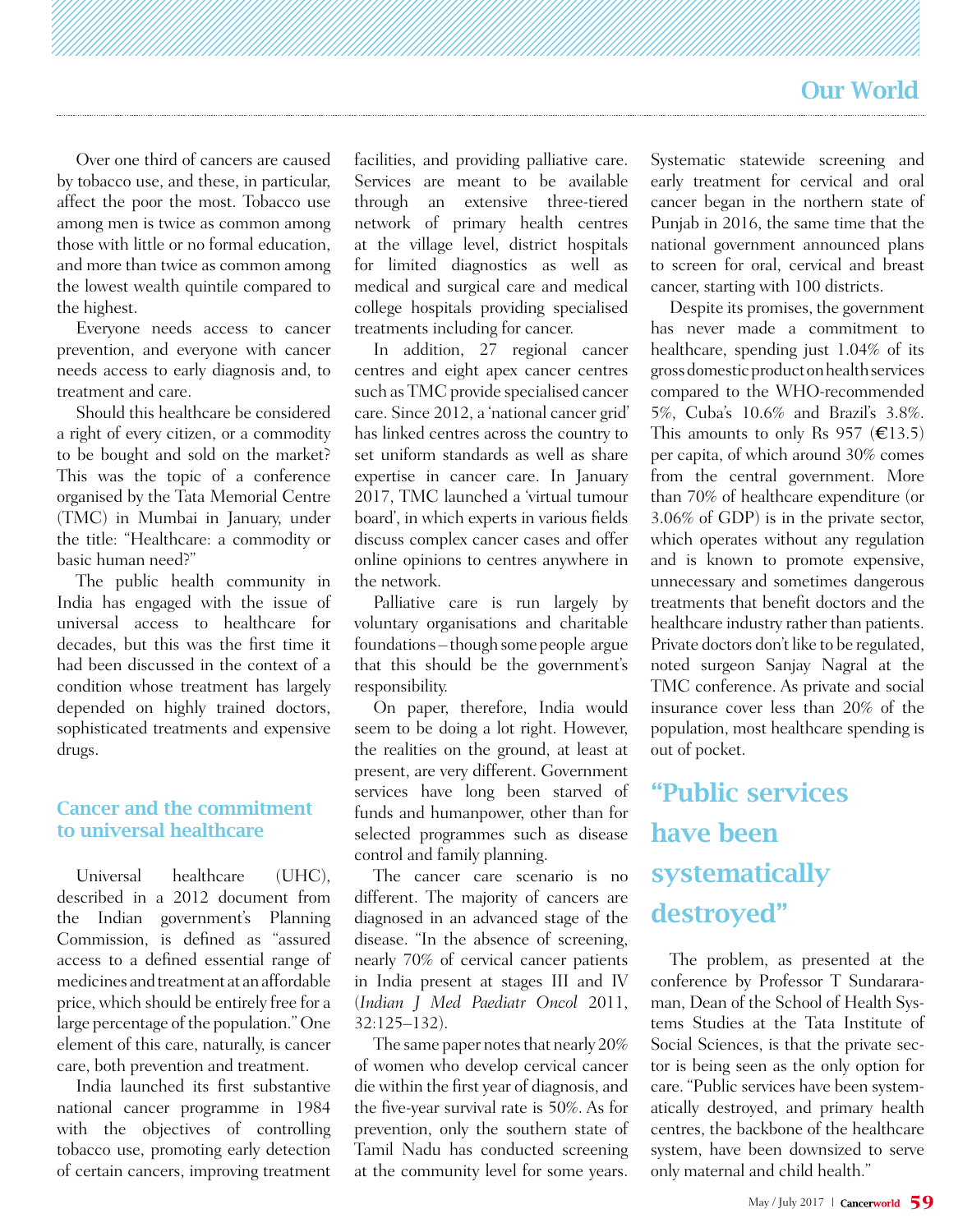"While India has been overtaking other countries in the progress of its real income, it has been solidly overtaken in terms of social indicators by many of the same countries" *Amartya Sen, Economist, Nobel laureate*



In fact, many health activists believe that universal healthcare is just an empty slogan. Amit Sengupta of the Jan Swasthya Abhiyan, a network of community health organisations in India, writes, "The … progressive withdrawal of support to public services is part of a particular vision of UHC. Here, the role of publicly provided health services is replaced by outsourced services to the private sector. Insurance mechanisms and not public provisioning is the hallmark of this approach," (*The Hindu*, February 6, 2016).

By contrast, Cuba, which was among the national models of universal healthcare presented on the first day of the TMC conference (the others being Brazil, Japan, Iran, Thailand, Zambia and France), has publicly financed and publicly provided care.

The commitment to public health within India is seen in the southern state of Kerala, with health indicators close to those in high income countries. Kerala's infant mortality rate in 2007 was 14/1,000 live births – one-fourth the national average. The 2015-16 National Family Health Survey (based on a small sample size) reports that Kerala's infant mortality rate is now 6/1,000 live births, comparable to the US.

In addition to universal healthcare, the Kerala state government has long been committed to multiple social benefits, including a more extensive public distribution service of food grains, all of which contribute to health. It also runs the oldest, and only major community-based palliative care programme in the country.

#### Financial burden of treatment

Health economist Ajay Mahal reported on a study finding that median expenditure for inpatient cancer care in 2014 was \$357 per hospitalisation, and that three out of four cancer patients experience catastrophic expenses – healthcare expenses that forced them to reduce routine household expenses. In more than one third of cases, the out of pocket costs of care are raised through borrowing.

While government hospital expenses were lower, patients still had to spend substantial amounts. In another paper, Mahal found that a single hospital stay for cancer treatment in a public facility cost Rs 11,659,  $\epsilon$ 165, almost 50% of the average per capita income of Rs 25,320. About one quarter of that money goes on medicines. While India is a major supplier of generic drugs internationally, the price of medicines is still an enormous burden for Indians, especially poorer families.

In the absence of affordable access to cancer care, patients come from all over India to metropolitan cities, and it is common to see patients living with their families on the pavement outside the government's Tata Memorial Hospital in central Mumbai, while waiting for surgery or between treatment cycles. Even though the hospital has differential levels of payment and free services for those who cannot pay, many families must look for some money from charities, adding to the stress and anxiety of coping with this disease.

#### Economic growth is inversely proportionate to people's **health**

The need for publicly funded universal healthcare was stressed by economist and philosopher Amartya Sen when delivering the inaugural address at the conference. "While India has been overtaking other countries in the progress of its real income, it has been solidly overtaken in terms of social indicators by many of the same countries, even in the region of south Asia itself," he said. Bangladesh and Nepal have incomes much lower than India's but they have lower infant mortality rates. "A couple of decades ago, India had the second best indicators of six countries [India, Pakistan, Bangladesh, Sri Lanka, Nepal and Bhutan]. Today it has the second worst indicators of the same countries, with the worst being Pakistan."

Some of this can be attributed to the government acceptance in 1993 of World Bank prescriptions that limited public services to a package of "essential" services – contraception, immunisation and disease control – with the rest largely left to private services. Private healthcare services, well established long before 1993, have flourished over



"Industry should be approached to start new projects in public–private partnerships and the pharmaceutical industry fund department chairs in public hospitals" *Sanjay Oak, formerly Dean of Seth GS Medical College, Mumbai*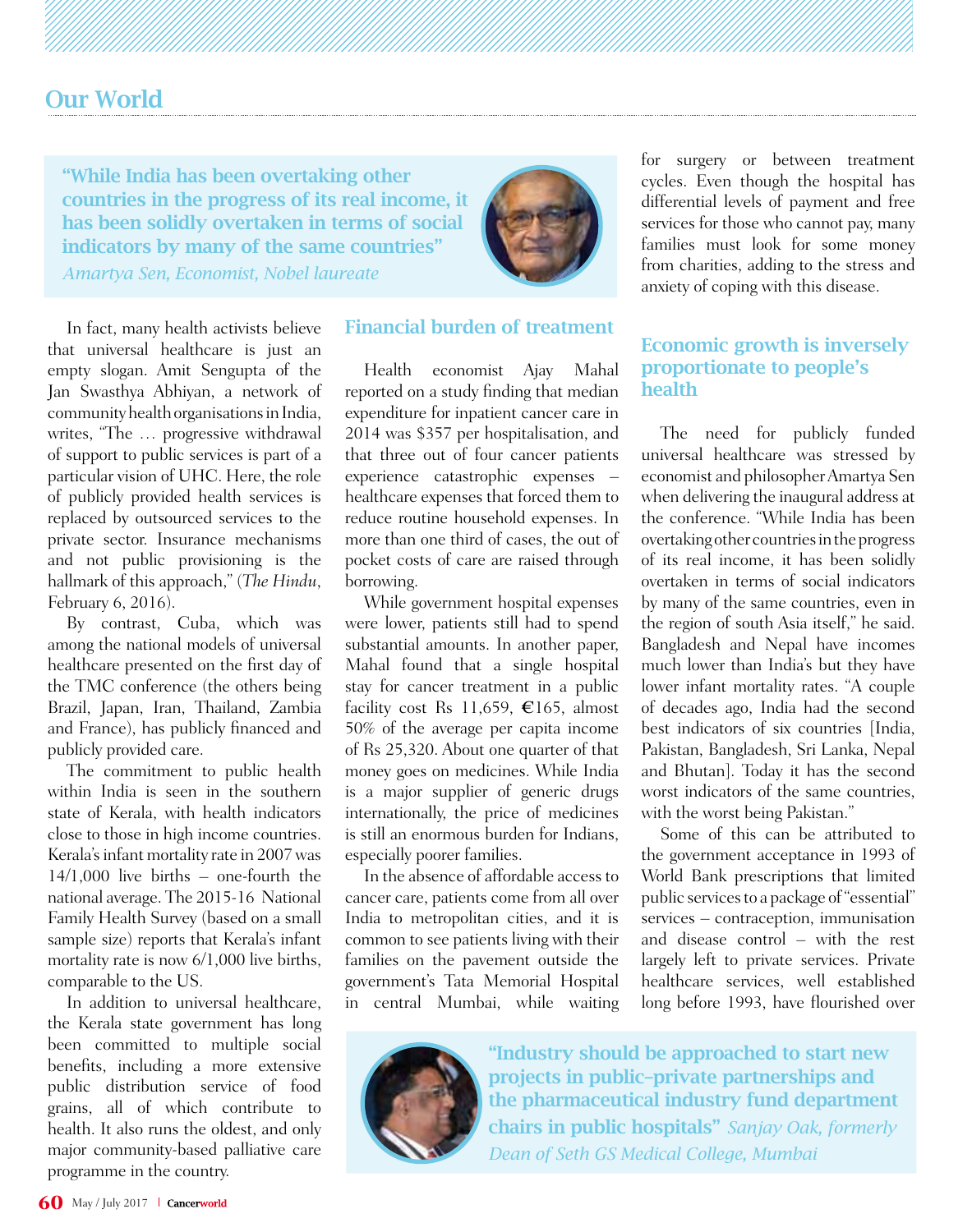the last two and a half decades.

Among the actions Sen identified as critical to ensure universal healthcare: recognise the role of public health including social determinants of health such as nutrition, sanitation and social equity; put more government money into health – "no country has successfully provided universal health coverage without the strong support and commitment of the public health sector"; and improve the functioning of state services rather than handing them over to the private sector. He said the "private pay model", in which the government reimburses private hospitals for certain treatments for people below the poverty line, further reduced the little public money that is spent on healthcare, in addition to creating "perverse incentives" for doctors to conduct irrational treatments.

#### Models of healthcare provision

Panellists in the afternoon of the first day discussed the main question of the conference – is health care a commodity or a basic human right? – debating the merits and demerits of various models of healthcare provisioning.

Sanjay Oak, formerly dean of Seth GS Medical College and King Edward Memorial Hospital in Mumbai, spoke on the public hospital, which used to provide free care for all patients, but has over the years forced patients to pay for many tests, medicines and procedures. He noted that in his 29 years in public health, "Public hospitals have never treated healthcare as a commodity." The difficulties are widespread corruption, increasing costs, and staff attrition to the lucrative private sector. His suggestions, that industry be approached to start new projects in public–private partnerships and the pharmaceutical industry fund



Rajendra Badwe, Director of the Tata Memorial Centre, telling the conference about how the Centre manages the care of 67,000 new patients every year, while also helping standardise care across India's 27 regional cancer centres. More than half the patients at the Centre are treated for free or at highly subsidised rates

department chairs in public hospitals, were not well received by some sections of the audience.

Rajendra Badwe, Director of the Tata Memorial Centre, described the functioning of this national cancer care institution. With the bulk of its funding coming from the government, TMC and its satellite Advanced Centre for Treatment, Research and Education in Cancer (ATREC) provide "comprehensive, state of the art" care to 67,000 new patients and 450,000 follow-ups each year. The TMC also coordinates a countrywide 'hub and spoke' network – of major public and private centres which provide specialised care, and regional units which follow up cases and run basic diagnostic and treatment services, together reaching

about 50% of the cancer cases treated in the country.

Patients at TMC / ATREC pay at different rates for their care according to what they can afford, with 60% receiving free or highly subsidised treatment. Of their Rs 3 billion ( $\epsilon$  44 million) operational expenses for research and patient care, patients' payments amount to about Rs 1.7 billion. The government gives a fixed grant of Rs 1 billion for research and education, and also covers the shortfall of Rs 300 million.

The conference also heard from Vini Mahajan, health secretary for Punjab state since 2011. She described the government's progress in setting up a state-wide cancer control programme, supported by a special fund created in 2013 to increase infrastructure for

"Punjab set up a state-wide cancer control programme, supported by a special fund created in 2013 to increase infrastructure for cancer care" *Vini Mahajan, Health Secretary, Punjab*

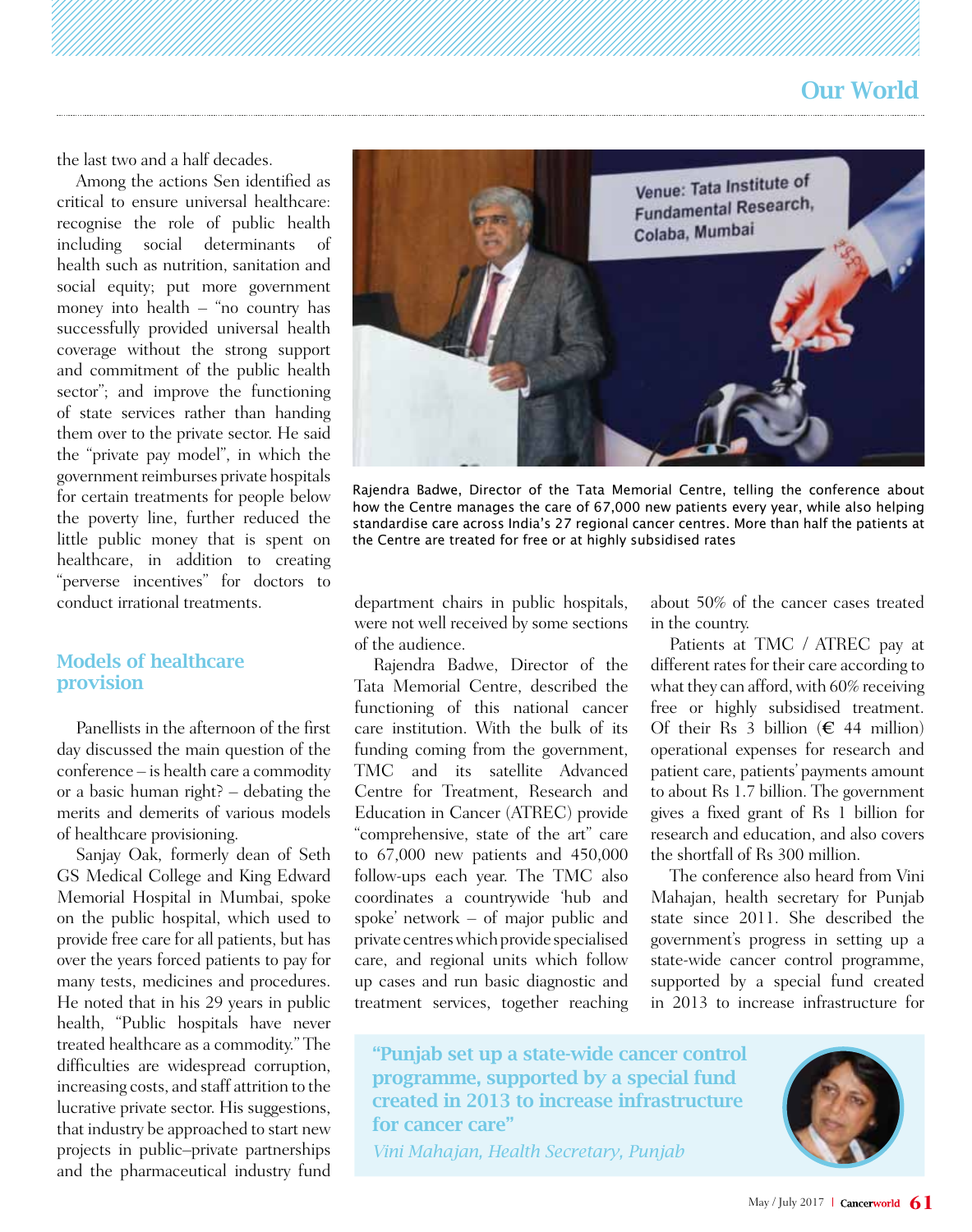"The CMC model relies on salaries being low, with tight control over costs. We cannot use health to make money off people's misery" *Sunil Chandy, Director, Christian Medical College*



cancer care. Expansion included new treatment facilities, some in public– private partnerships, training district hospitals in providing chemotherapy, schemes for cashless treatment, telemedicine, and recently established palliative care services through the NGO CanSupport. Screening for oral, breast and cervical cancer, using simple techniques like visual inspection with acetic acid and clinical breast examination, initially implemented in a few districts, was expanded in 2016 to cover the entire state. HPV vaccination is being conducted in districts with the highest incidence of cervical cancer.

The immediate challenge for the cancer control programme, said Mahajan, is to get information on government schemes to poor families who need it the most. Much of the Punjab programme, extensive as it is, is new, and has therefore not yet been evaluated.

A private sector model for cancer care was presented by Ajai Kumar, the CEO of Health Care Global, who described the 22 comprehensive cancer care centres it runs, which treat 700,000 new cases a year.

An independent, not-for-profit model of healthcare delivery was presented by Sunil Chandy of the Christian Medical College (CMC) in Vellore, Tamil Nadu. He talked about the Christian Medical College programme, which runs some 200 hospitals across Tamil Nadu on the principle that healthcare is a service, not a business. Poor patients' care is subsidised by those who can pay. The CMC model relies on salaries being low, with tight control over costs. "We cannot use health to make money off people's misery," said Chandy.

Another not-for-profit model, also from Tamil Nadu, is Aravind Eyecare, which was set up as a trust, and provides high quality, low cost eye care, also running outpatient services in the state's primary health centres.

The trust conducts 45% of all ocular lens replacements in the state – most of these free of charge or heavily subsidised. It manufactures its own lenses for \$2, compared to the market price of \$150, and runs on economies of scale. Many of its services are performed by trained high school graduates rather than doctors and nurses. Aravind's cofounder, Perumalsamy Nambaperumalsamy, said they were self-sufficient in their operational expenses, but they receive support from funding organisations, and also take the state's support for some government programmes.

The question that emerged was: how much do these models ensure people's access to care, and are they sustainable? The two non-governmental schemes work in specific circumstances for specific purposes, and both depend on personal commitment and hidden subsidies that may not be replicable. As for publicly-funded models, current government funding is inadequate. TMC, while it gets substantial government funding, charges many of its patients, and still falls short of its running costs.

Public hospitals are increasingly bridging their funding gaps by requiring patients to pay for some medicines, tests and procedures. Programmes like the National Rural Health Mission are suffering from cutbacks. Statesupported insurance schemes give limited coverage and are difficult to access. Public–private partnerships and industry funding for government hospitals are likely to benefit industry more than patients. With government encouragement to private health services, most patients pay for care out of their own pocket, forcing many people to either borrow for treatment or just do without it.

There were, naturally, some heated discussions on healthcare finance. Shankar Prinja, from the Postgraduate Institute of Medical Education and Research in Chandigarh, spoke on mechanisms of financial risk protection to prevent catastrophic health expenditure – out-of-pocket expenses that affect other household spending or result in impoverishment – which affects a very large number of Indians.

Nachiket Mor, of the Bill and Melinda Gates Foundation, suggested that public health spending is low because tax collections are low. Alok Kumar of the government think tank Niti Aayog calculated that primary, secondary and tertiary services together would cost Rs 2,238 (€37) per capita which, he argued, would not be possible



"Public health spending is low because tax collections are low" *Nachiket Mor, Bill & Melinda Gates Foundation*